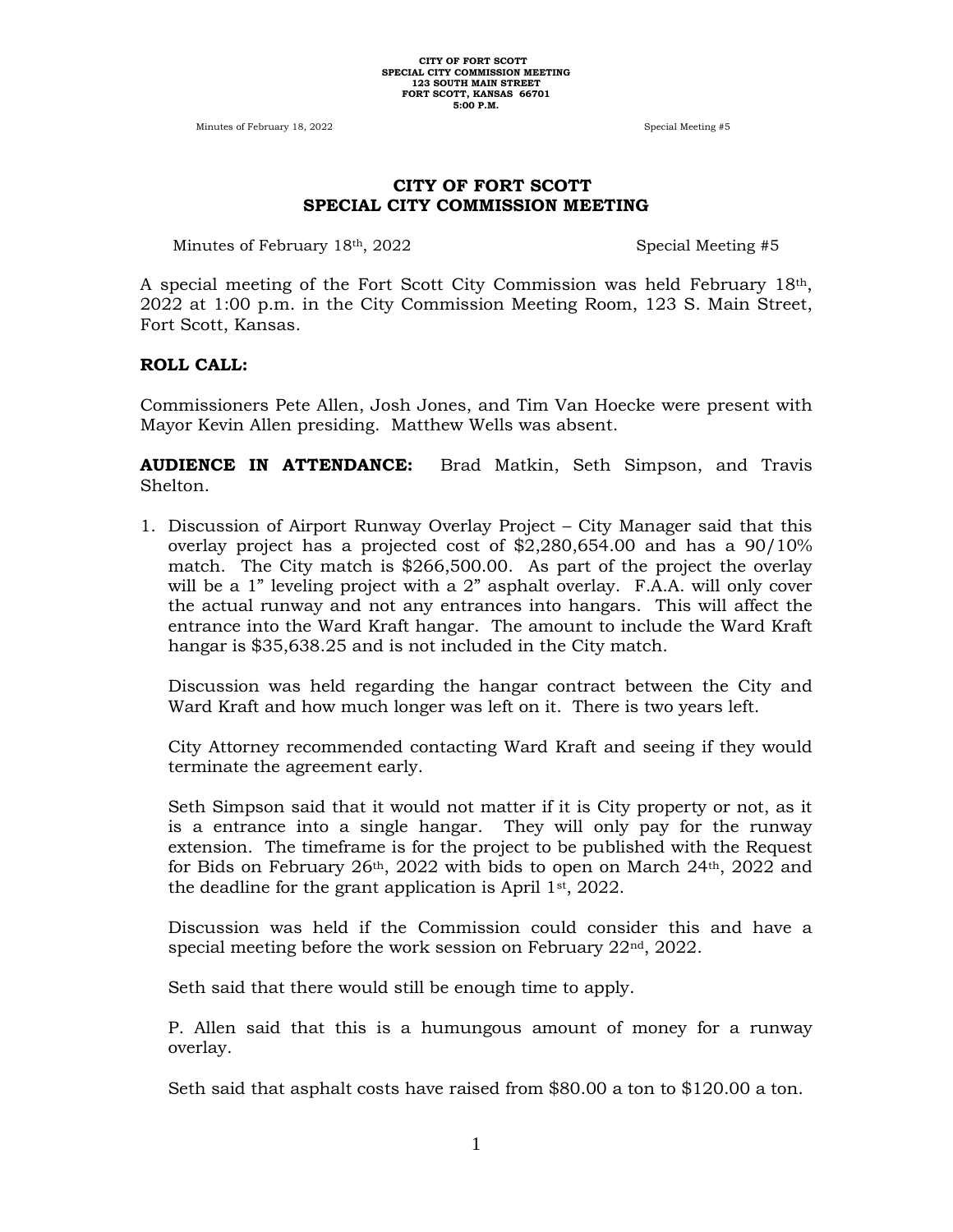J. Jones moved to table and hold a special meeting on Tuesday, February 22nd, 2022 before the work session. T. Van Hoecke seconded. J. Jones, T. Van Hoecke, and K. Allen voted aye. P. Allen voted no. Motion carried 3-1.

### **APPROVED TO TABLE THIS ITEM AND HOLD A SPECIAL MEETING ON TUESDAY, FEBRUARY 22ND, 2022 BEFORE THE WORK SESSION.**

#### **Executive Session:**

J. Jones moved to recess into Executive Session for the attorney-client privilege exception for contract negotiations in K.S.A. 75-4319(b)(2) until 1:30 p.m. This will include City Commissioners, City Manager, and City Attorney. T. Van Hoecke seconded. All voted aye.

J. Jones moved to come out of Executive Session at 1:30 p.m. T. Van Hoecke seconded. All voted aye.

#### **Executive Session:**

J. Jones moved to recess into Executive Session for the attorney-client privilege exception for contract negotiations in K.S.A. 75-4319(b)(2) until 1:45 p.m. This will include City Commissioners, City Manager, and City Attorney. T. Van Hoecke seconded. All voted aye.

J. Jones moved to come out of Executive Session at 1:45 p.m. T. Van Hoecke seconded. All voted aye.

#### **Executive Session:**

J. Jones moved to recess into Executive Session for the attorney-client privilege exception for contract negotiations in K.S.A. 75-4319(b)(2) until 1:50 p.m. This will include City Commissioners, City Manager, and City Attorney. T. Van Hoecke seconded. All voted aye.

J. Jones moved to come out of Executive Session at 1:50 p.m. T. Van Hoecke seconded. All voted aye.

3. Sale of Lake Property: City Manager said that per the City Commission, they determined that a proper deadline was not given for the sale of the two Lake Fort Scott properties that the original buyer previously backed out of. He asked to advertise until March  $1<sup>st</sup>$ , 2022, at 5:30 p.m. He asked all bidders to work with Bailey Lyons of Lyons Realty for Lot #9, and with Scott Theis, of Stutesman Action Realty for Lot #8. If they wish to submit a final bid or if wish to have an escalating offer as all non-escalating offers will be considered as the maximum offer.